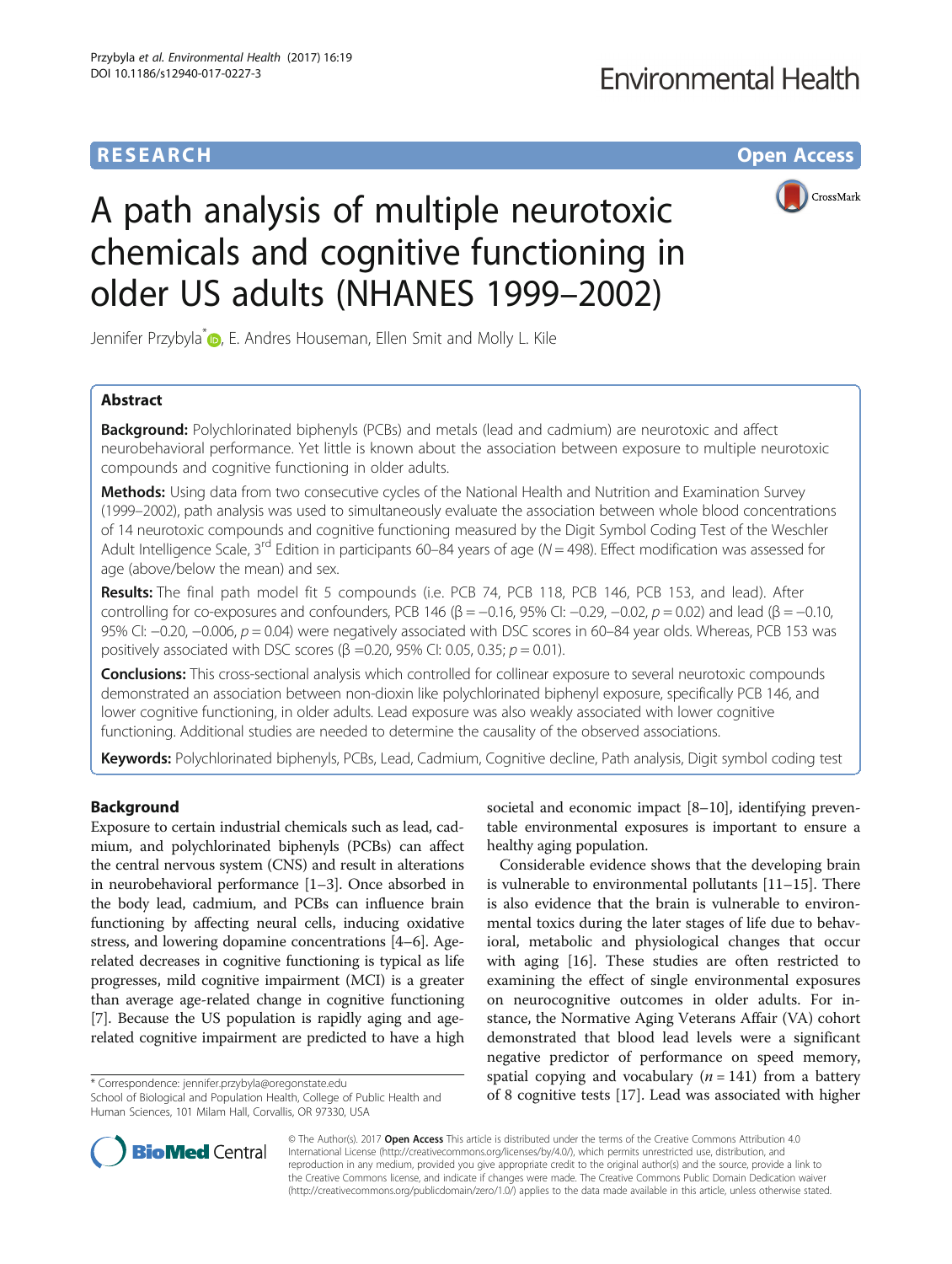odds of having a Mini Mental State Exam (MMSE) score  $(n = 1,031)$  less than 24, which is an indication of increased risk of dementia in elderly men [\[18\]](#page-9-0). Cadmium also had a negative association with cognitive functioning using Symbol Digit Substitution Test (SDST) in US adults 20–59  $(n = 5,572)$  [[19](#page-9-0)]. Whereas another study with Chinese subjects > 65 years of age ( $n = 1,016$ ) observed a negative relationship between cadmium exposure and cognitive functioning using a composite score of the Community Screening Instrument for Dementia (CSID), the Consortium to Establish a Registry for Alzheimer's Disease (CERAD), Word List Learning Test, the CERAD Word List Recall Test, the Indiana University (IU) Story recall, Animal Fluency test and the IU Token test [[20](#page-9-0)]. Total serum polychlorinated biphenyls (PCBs) have also been associated with decreased measures of memory and learning as measured by the California Verbal Learning Test trial and increase depression as measured by the Beck Depression Inventory in participants ( $n = 253$ ) aged 55–74 years of age living in the vicinity of form capacitor plants in Hudson Falls and Fort Edward, NY [[21\]](#page-9-0).

Yet very little is known about how exposure to multiple environmental toxics affect cognition in adults despite the fact that humans are often exposed to mixtures from several different chemical classes. Attempts have been made to examine the effect of PCB mixtures on cognitive functioning, either summing PCB concentrations or using toxic equivalency factors (TEFs). TEFs report the toxicity of a single PCB congener in relation to the most toxic dioxin, 2,3,7,8-TCDD [[22](#page-9-0)]. TEFs are determined using relative effect potencies (REP) established using World Health Organization (WHO) criteria of a compound's binding capacity and ability to elicit toxic responses from the AhR, persistence in the environment, and accumulation in food chain [\[23\]](#page-9-0). Summing concentrations of different PCBs congeners assumes an additive nature of the chemicals specific to the endpoint, which in the case of PCBs and cognitive functioning may or may not be true. Additionally using the TEFs to summarize the potency of PCBs mixtures must be done with caution considering PCBs' TEFs are both species and response dependent [[24](#page-9-0)].

Therefore, we employed path analysis to examine the association between multiple chemical exposures from different chemical classes on cognitive functioning in older adults. Path analysis is a technique well-suited to modeling multiple environmental exposures because of the ability to determine the magnitude and significance of the relationship between several exposures and an outcome simultaneously while adjusting for multiple comparisons [\[25, 26](#page-9-0)]. We hypothesized that exposure to multiple environmental chemicals would be negatively associated with cognitive functioning in older U.S. adults as measured by the Digit Symbol Coding (DSC) test from the Wechsler Adult Intelligence Scale, 3<sup>rd</sup> edition (WAIS-III).

# **Methods**

## Study design and population

Data from the National Health and Nutrition Examination Survey (NHANES) continuous cycles 1999–2000 and 2001–2002 were merged for this analysis. NHANES is funded and conducted by the National Center for Health Statistics (NCHS), which is part of the Center for Disease Control (CDC). NHANES is the main tool used to gather data to guide federal health programs and initiatives. NHANES collects data by utilizing physical examinations, specimen collection and surveys to collect data on nutrition and health measurements from a US noninstitutionalized representative sample population [[27](#page-9-0)].

This study focused on older adults aged ≥60 years. For confidentiality reasons, NHANES top-codes age at 85 years of age. Therefore, to eliminate outliers due to extreme age and to be consistent with previous studies [[28\]](#page-9-0) this sample consists of women and men aged 60–84 years of age who had their blood samples analyzed for lead, cadmium and PCBs and completed the WAIS-III DSC module  $(n = 870)$ . Since having a stroke is a major reason for cognitive dysfunction [[29\]](#page-9-0), participants were excluded ( $n = 57$ ) from the analysis if they answered yes to the question "Has a doctor or other health professional ever told you that you had a stroke?"

Of the 813 individuals aged 60–84 year in the subsample that had their blood serum analyzed for PCBs and reported not having a stroke, 715 individuals also had information on DSC scores. However, 102 individuals were missing information on sociodemographic variables with 95, 6, and 1 individuals missing data on poverty income ratio (PIR), smoking status, and education, respectively. Among participants with measured PCB, 115 individuals were excluded due to potential contamination or inadequate biospecimen sample size leaving 498 individuals with complete data [\[30\]](#page-9-0).

## Exposure

PCBs were measured in blood serum using high-resolution gas chromatography/isotope-dilution. Cadmium and lead were measured in blood samples using inductively coupled plasma mass spectrometry (ICP-MS) [\[31\]](#page-9-0). The methods for detecting the environmental chemicals did not change from the 1999–2000 to the 2001–2002 cycles. All analytes were detected at a frequency of 75% or above. For chemical values detected below the limit of detection (LOD), NCHS imputes values equal to the limit of detection divide by the square root of 2 (LOD/ $\sqrt{2}$ ) into the dataset.

# Cognitive functioning

Cognitive functioning was assessed using the DSC Module of the WAIS-III. Participants were given a key with symbols corresponding to letters. It was ensured the participants had an adequate writing area, glasses (if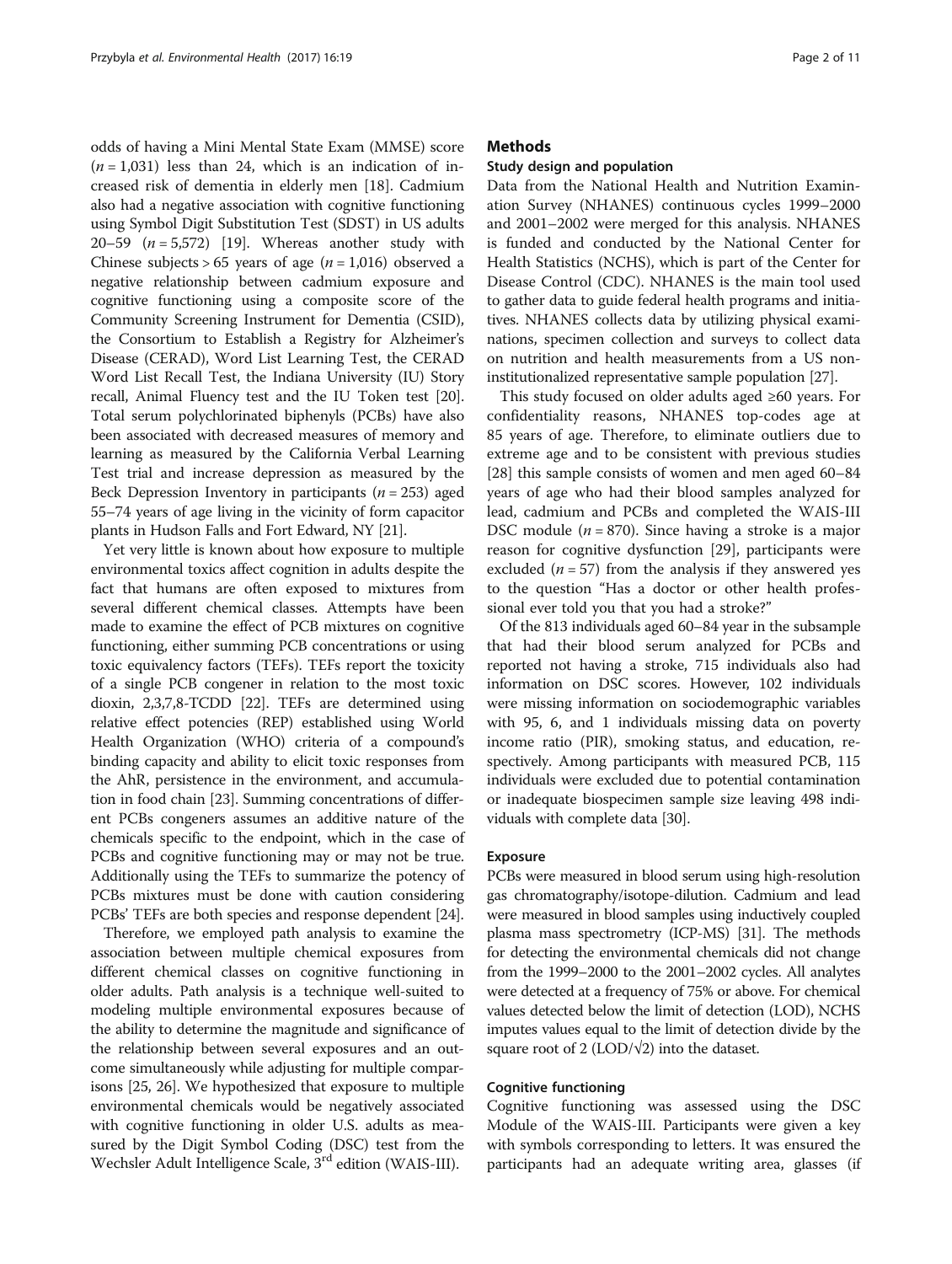needed) and could complete the test without distraction before they were allowed to begin the test. Practice sheets were given to ensure the concept of the test was understood before proceeding with the test. Participants were then given the test sheet which showed numbers and asked to draw as many of the corresponding symbols as they could in 120 s. The number of symbols correctly drawn were then summed with a maximum score of 133. Cognitive scores were not provided for participants who refused to take the test, could not complete the test due to distraction, had cognitive or physical limitations, or did not complete the test in the given time limit. Examiners were given extensive instruction on how to score the symbol drawing and 10% of the test were scored twice as quality assurance, all scores were consistent [\[32](#page-9-0)]. Cognitive testing procedure did not change from the 1999–2000 to the 2001–2002 cycles.

# Covariates

We explored a variety of sociodemographic covariates based on prior literature showing that they were related to cognitive functioning and/or environmental chemical exposure including: race/ethnicity (Mexican American [MA], Other Hispanic [OH], Non-Hispanic White [NHW], Non-Hispanic Black [NHB]), age (continuous), education level (less than  $9<sup>th</sup>$  grade,  $9-11<sup>th</sup>$  grade, high school diploma or GED, some college, college graduate or above), PIR (≤0.99 and  $\geq$  1.00) and sex (male/female) [\[28, 33](#page-9-0)–[35](#page-9-0)]. Since cigarette smoke is a source of cadmium and lead [\[36\]](#page-9-0) and has been associated with decreased cognitive functioning [[37](#page-9-0)], smoking status was explored as a covariate. Participants with blood cotinine levels ≤10 ng/L were categorized as non-smoking and participants with blood cotinine levels of >10 ng/L were categorized as smokers [[38](#page-9-0)].

#### Statistical analysis

All chemical exposures were natural log transformed to address skewness. Descriptive statistics were calculated using a 4 year sampling weight to account for using two consecutive cycles of NHANES using Stata for Windows (version 14, StataCorp LP,<http://www.stata.com/>). Survey variables including stratification, clustering (PSU) and sample weights corresponding to the 4 year weights of the subsample who had their serum analyzed for PCBs were used to account for the complex sampling design of the NHANES [[39\]](#page-9-0).

Path analysis was conducted using MPlus (version 7.4, Muthén and Muthén;<http://www.statmodel.com/>) to determine the standardized path coefficients, although Stata was used to construct the path diagram. Survey variables and sampling weights were included in the path analysis. The path coefficients in a standardized model can be used to compare the relative influence among variables that have different measurements scales and are similar to beta coefficients in regression. In path analysis the term "effect" refers to statistical effect not causal effect. Complete case analysis was used.

Initially 14 chemicals from the chemical groups of metals (lead and cadmium), non-dioxin like PCBs (PCB 74, PCB 99, PCB 138, PCB 146, PCB 153, PCB 170, PCB 180, PCB 187), and dioxin-like PCBs (PCB 118, PCB 126, PCB 156, PCB 169) were included in the a priori path analysis models (Fig. 1). A more parsimonious model was then fit by removing environmental chemicals that were not significantly (*p*-value  $\geq$  0.05) associated with cognitive functioning. Models were adjusted for PIR, education, race, age, sex and smoking status. Multiple group analysis along with the Wald Chi-Square test was used to assess effect modification by age (above mean/below mean) and sex because previous studies have reported differences in associations

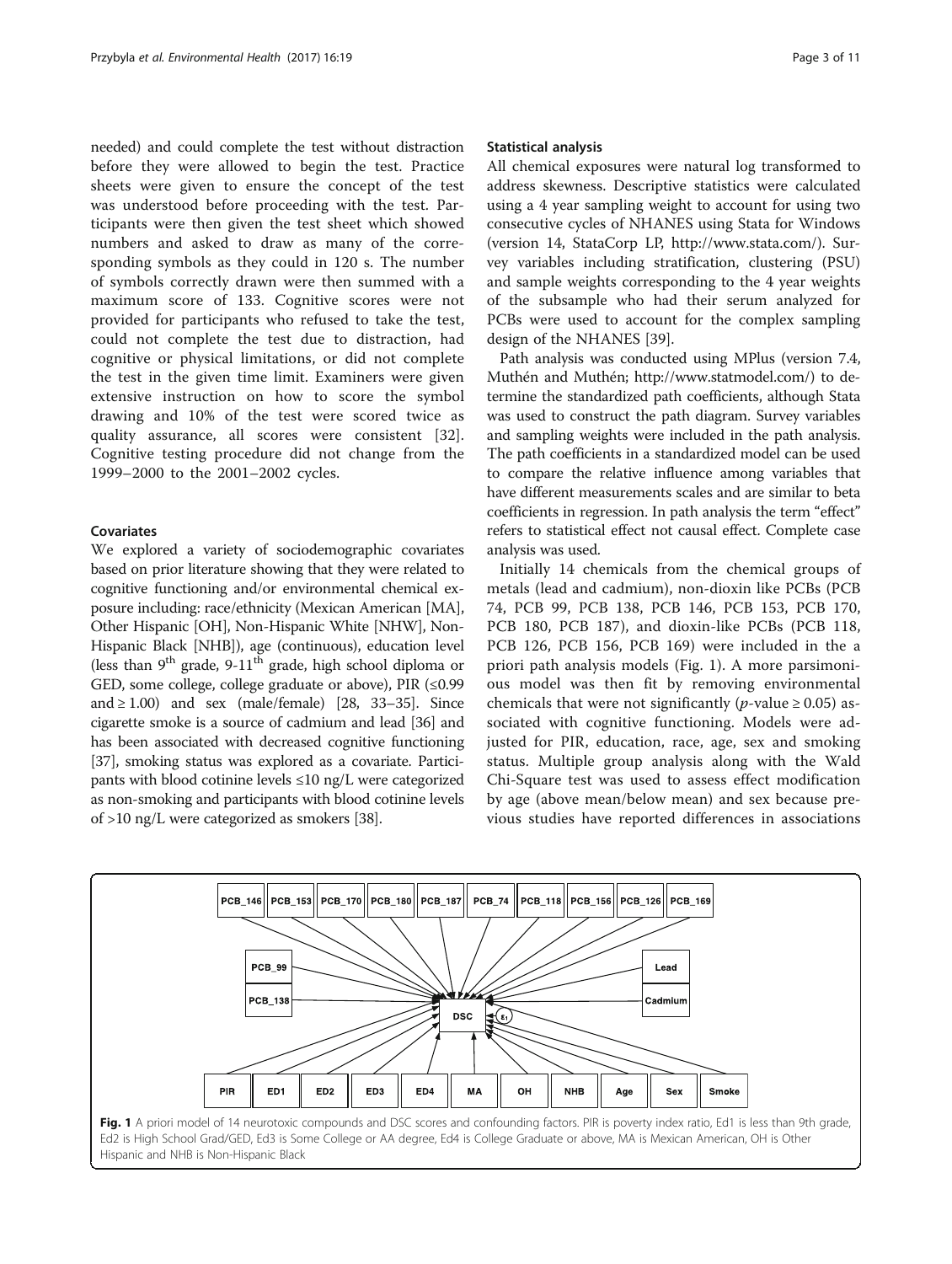between PCBs and neuropsychological functioning by age and sex [[40](#page-9-0)].

We conducted a sensitivity analysis by re-analyzing the final models using non-lipid adjusted PCBs instead of lipid-adjusted PCBs. This is because the serum samples collected in this study were non-fasting which can influence the concentration of lipophilic compounds [[41\]](#page-9-0). A second sensitivity analysis was conducted to address missingness using Markov Chain Monte Carlo (MCMC) simulations to create 20 complete data sets with imputed values for the missing data.

## Results

The descriptive characteristics of the population are shown in Table 1. We compared the characteristics of the subpopulation included in this analysis with those who were excluded due to missing data. We observed that the individuals included in this analysis were more likely to be Mexican American, Other Hispanic or Non-Hispanic White. Otherwise, the characteristics of the subsample included in this analysis were similar to those with missing data.th=tlb=

The mean concentrations for each of the biomarkers are shown in Table [2.](#page-4-0) The mean concentration of lead and cadmium was 2.17 μg/dL (95% Confidence Interval (95% CI): 2.07, 2.28 μg/dL) and 0.49 μg/dL (95% CI: 0.46, 0.52 μg/dL), respectively. For the lipid adjusted and non-lipid adjusted non-dioxin like PCBs, the highest concentration was for PCB 153 with a geometric mean of 66.99 ng/g (95% CI: 63.66, 70.50 ng/g) and 0.44 ng/g (95% CI: 0.42, 0.47  $ng/g$ ), respectively. For the dioxin like PCBs, PCB 118 had the highest lipid adjusted and nonlipid adjusted geometric mean of 20.16 ng/g (95% CI: 18.43, 22.05 ng/g) and 0.13 ng/g (95% CI: 0.12, 0.14 ng/ g), respectively.

Our a priori model included all 14 environmental chemicals in the model. Not all environmental chemicals were significantly associated with cognitive functioning and subsequently dropped from the final path model, which included 5 different chemicals. For all participants (aged 60–84), PCB 146 had the strongest negative association with cognitive functioning scores with a path coefficient of −0.16 (95% CI: −0.29, −0.02) after adjusting for age, sex and smoking status. This effect size can be interpreted as an increase in 1 standard deviation (SD) in the exposure of PCB 146 is associated with a decrease in DSC score of 0.16 points after controlling for other chemical exposures, race, smoking, age and education. Blood lead levels were also associated with a slightly lower DSC score although the strength of this association was weaker ( $\beta$  = −0.10, 95% CI: −0.18, −0.001,  $p$  = 0.04). We also observed that PCB 153 had a positive association with cognitive functioning scores with a path coefficient of 0.20 (95% CI: 0.05, 0.35) (Fig. [2](#page-4-0), Table [3\)](#page-5-0).

| Variable                                            | Males and females<br>aged 60–84,<br>who had<br>completed data | Males and females $\chi^2$ (pvalue)<br>aged 60-84,<br>who did not have<br>complete data |             |
|-----------------------------------------------------|---------------------------------------------------------------|-----------------------------------------------------------------------------------------|-------------|
|                                                     | $N(%^{a})$                                                    | $N(%^{a})$                                                                              |             |
| Age (years)                                         |                                                               |                                                                                         | 0.12(0.73)  |
| 60-69                                               | 250 (50.24)                                                   | 162 (54.00)                                                                             |             |
| 70-84                                               | 248 (49.76)                                                   | 153 (46.00)                                                                             |             |
| Race                                                |                                                               |                                                                                         | 8.77 (0.03) |
| MA <sub>b</sub>                                     | 106 (2.98)                                                    | 76 (.53)                                                                                |             |
| OH <sub>c</sub>                                     | 35 (8.24)                                                     | 18 (6.78)                                                                               |             |
| NHW <sup>d</sup>                                    | 293 (82.02)                                                   | 160 (78.97)                                                                             |             |
| NHB <sup>e</sup>                                    | 64 (6.75)                                                     | 61 (10.71)                                                                              |             |
| PIR (range)                                         |                                                               |                                                                                         | 2.23(0.14)  |
| 1 <sup>st</sup> tertile                             | 166 (28.63)                                                   | 79 (19.93)                                                                              |             |
| 2 <sup>nd</sup> tertile                             | 167 (32.02)                                                   | 70 (22.42)                                                                              |             |
| 3 <sup>rd</sup> tertile                             | 165 (39.35)                                                   | 57 (22.58)                                                                              |             |
| Missing                                             | ΝA                                                            | 109 (35.07)                                                                             |             |
| Sex                                                 |                                                               |                                                                                         | 0.12(0.73)  |
| Male                                                | 231 (43.45)                                                   | 150 (43.00)                                                                             |             |
| Female                                              | 267 (56.55)                                                   | 165 (57.01)                                                                             |             |
| Smoking Status                                      |                                                               |                                                                                         | 0.08(0.77)  |
| Smoker<br>(cotinine > 10 ng/L)                      | 413 (81.01)                                                   | 253 (80.28)                                                                             |             |
| Non-smoker<br>(cotinine $\leq$<br>$10 \text{ ng/L}$ | 85 (18.99)                                                    | 55 (17.87)                                                                              |             |
| Missing                                             | <b>NA</b>                                                     | 7(1.85)                                                                                 |             |
| Education                                           |                                                               |                                                                                         | 6.81(0.15)  |
| Less than 9 <sup>th</sup><br>Grade                  | 120 (13.09)                                                   | 91 (12.90)                                                                              |             |
| 9-11 <sup>th</sup> Grade                            | 80 (16.01)                                                    | 58 (18.70)                                                                              |             |
| High School<br>Grad/GED                             | 121 (30.25)                                                   | 63 (25.83)                                                                              |             |
| Some College or<br>AA degree                        | 96 (21.39)                                                    | 65 (25.41)                                                                              |             |
| College Graduate 81 (19.26)<br>or above             |                                                               | 37 (16.93)                                                                              |             |
| Missing                                             | ΝA                                                            | 1(0.22)                                                                                 |             |
| <b>DSC Scores</b>                                   |                                                               |                                                                                         | 7.27 (0.06) |
| 1 <sup>st</sup> Quartile                            | 131 (15.88)                                                   | 56 (10.22)                                                                              |             |
| 2 <sup>nd</sup> Quartile                            | 128 (26.20)                                                   | 43 (14.88)                                                                              |             |
| 3 <sup>rd</sup> Ouartile                            | 129 (27.87)                                                   | 51 (19.12)                                                                              |             |
| 4 <sup>th</sup> Quartile                            | 110 (30.06)                                                   | 67 (30.69)                                                                              |             |
| Missing                                             | ΝA                                                            | 98 (25.08)                                                                              |             |

Table 1 Descriptive characteristics for adults 60–84 years of age who had their blood samples analyzed for PCBs, lead and cadmium and did not have a stroke (NHANES 1999–2002)

aWeighted proportion

**BMA** Mexican American <sup>C</sup>OH Other Hispanic

<sup>d</sup>NHW Non-Hispanic White

<sup>e</sup>NHB Non-Hispanic Black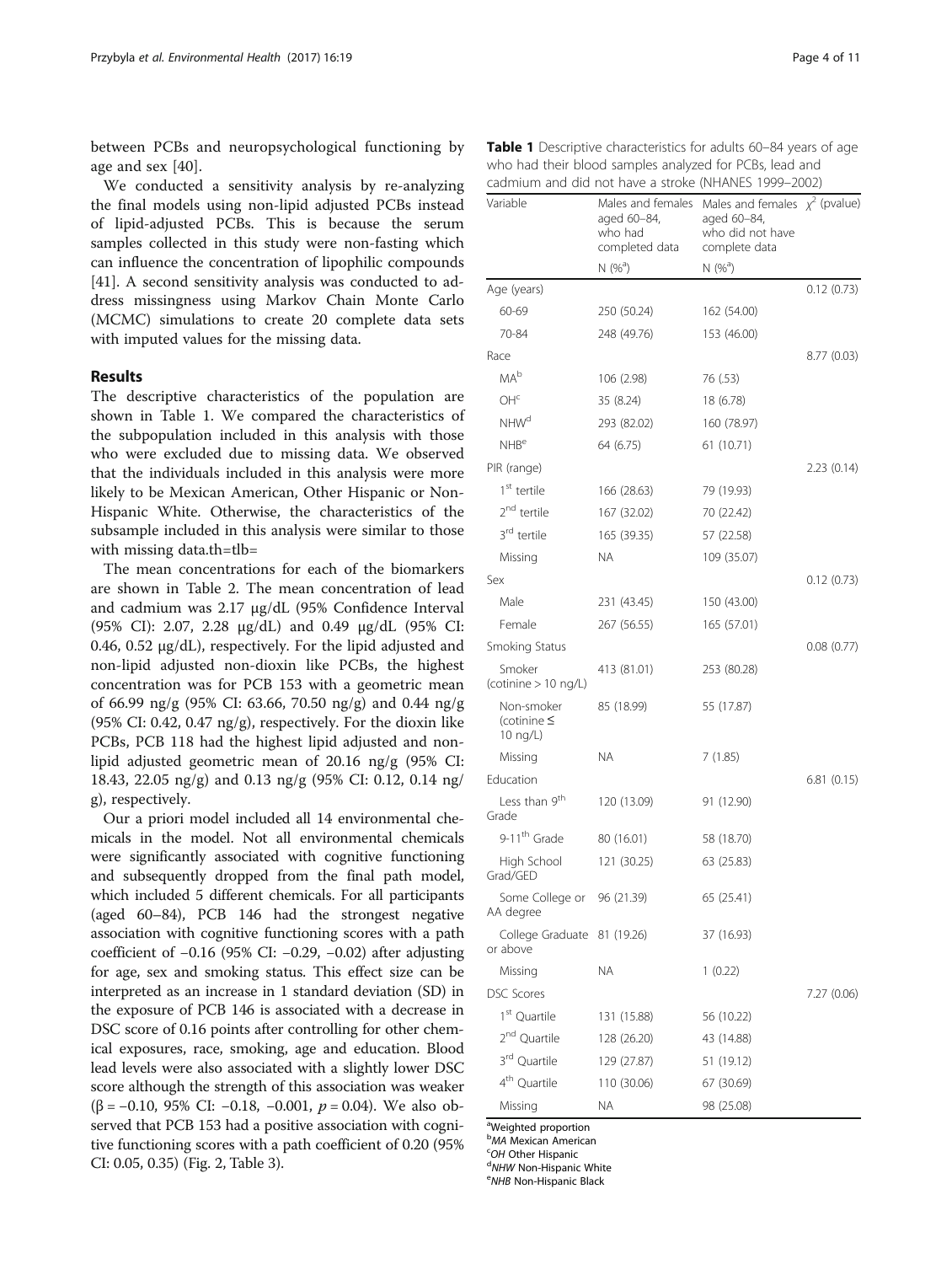| Chemical               |            |     |              | LOD <sup>a</sup> (LA <sup>b</sup> /NLA <sup>c</sup> ) Above LOD (%) Missing (%) Geometric Mean (95% CI) Range |              | Geometric Mean (95% CI) Range   |               |
|------------------------|------------|-----|--------------|---------------------------------------------------------------------------------------------------------------|--------------|---------------------------------|---------------|
| Metals µg/dL           |            |     |              |                                                                                                               |              |                                 |               |
| Lead $(\mu q/dL)$      | 0.3/NA     | 100 | $\Omega$     | 2.17(2.07, 2.27)                                                                                              | $0.4 - 16.4$ | - NA                            | <b>NA</b>     |
| Cadmium (µg/L)         | 0.3/NA     | 86  | $\mathbf{0}$ | $0.49$ (0.46, 0.52)                                                                                           | $0.2 - 4.7$  | <b>NA</b>                       | <b>NA</b>     |
| Non-Dioxin Like (ng/g) |            |     |              | Lipid-adjusted                                                                                                |              | Non-lipid-adjusted              |               |
| <b>PCB 74</b>          | 3.95/0.03  | 92  | 0.70         | 17.78 (16.23, 19.49)                                                                                          |              | $2.8 - 144$ 0.12 (0.11, 0.13)   | $0.02 - 0.89$ |
| <b>PCB 99</b>          | 2.96/0.03  | 80  | 2.10         | 10.65 (9.88, 11.48)                                                                                           |              | 2.1-132 0.07 (0.07, 0.08)       | $0.02 - 0.80$ |
| <b>PCB 138</b>         | 2.96/0.03  | 92  | 0.56         | 44.28 (41.40, 47.37)                                                                                          |              | 2.1-310 0.29 (0.27, 0.31)       | $0.04 - 4.01$ |
| <b>PCB 146</b>         | 2.26/0.03  | 74  | 1.26         | 7.86 (7.39, 8.35)                                                                                             |              | 1.6-68.6 0.05 (0.05, 0.05)      | $0.02 - 0.69$ |
| <b>PCB 153</b>         | 2.96/0.03  | 95  | 0.29         | 66.99 (63.66, 70.50)                                                                                          | $2.1 - 433$  | 0.44(0.42, 0.47)                | $0.02 - 5.26$ |
| <b>PCB 170</b>         | 2.96/0.03  | 91  | 4.76         | 20.59 (19.76, 21.46)                                                                                          | $2.1 - 129$  | 0.14(0.13, 0.14)                | $0.02 - 1.74$ |
| <b>PCB 180</b>         | 6.20/0.03  | 97  | 0.70         | 51.79 (49.13, 54.60)                                                                                          |              | 4.4-397 0.34 (0.32, 0.36)       | $0.02 - 3.65$ |
| <b>PCB 187</b>         | 2.96/0.03  | 94  | 0.14         | 14.93 (14.25, 15.64)                                                                                          |              | 2.1-178 0.10 (0.09, 0.10)       | $0.02 - 1.16$ |
| Dioxin Like (ng/g)     |            |     |              | Lipid-adjusted                                                                                                |              | Non-lipid-adjusted              |               |
| <b>PCB 118</b>         | 2.96/0.03  | 93  | 0.42         | 20.16 (18.43, 22.05)                                                                                          | $2.1 - 361$  | 0.13(0.12, 0.14)                | $0.02 - 1.95$ |
| PCB126 <sup>d</sup>    | 2.54/21.73 | 75  | 11.19        | 33.55 (29.98, 37.55)                                                                                          |              | 1.8-402 223.05 (199.26, 249.68) | 15.41-8,188   |
| <b>PCB 156</b>         | 2.26/0.03  | 82  | 1.68         | 10.14 (9.47, 10.87)                                                                                           |              | 1.6-62.1 0.07 (0.06, 0.07)      | $0.02 - 1.03$ |
| PCB 169 <sup>d</sup>   | 4.65/32.01 | 84  | 11.19        | 31.66 (29.66, 33.79)                                                                                          |              | 3.3-172 210.45 (197.19, 224.60) | 22.7-3,340.4  |

<span id="page-4-0"></span>Table 2 Description of the concentration of EDCs including geometric mean, 95% confidence interval (95% CI), percent above LOD, percent who were included in this analysis (NHANES 1999–2002)

<sup>a</sup>LOD Limit of detection for lipid adjusted congeners<br><sup>b</sup>LA Lipid adjusted

<sup>b</sup>LA Lipid adjusted

 $C$ NLA Non-lipid-adjusted

Measured in fg/g

When analyzing the population stratified above and below the median age, the directions of the associations for PCB 146, lead, and PCB 153 were similar and although the magnitudes of associations between age groups were different (>10%) the strength of the associations were no longer significant (Table [4](#page-6-0)). The directions of associations were also similar when analyzing the population stratified

by sex, although the magnitudes of associations between sexes were different (>10%), specifically every neurotoxic compound had a greater magnitude of association for females in comparison with males, except for PCB 74. However only PCB 153 was significantly associated with cognitive functioning in females (Table [5\)](#page-7-0). No significant interactions were observed for either sex or age (Table [6](#page-8-0)).

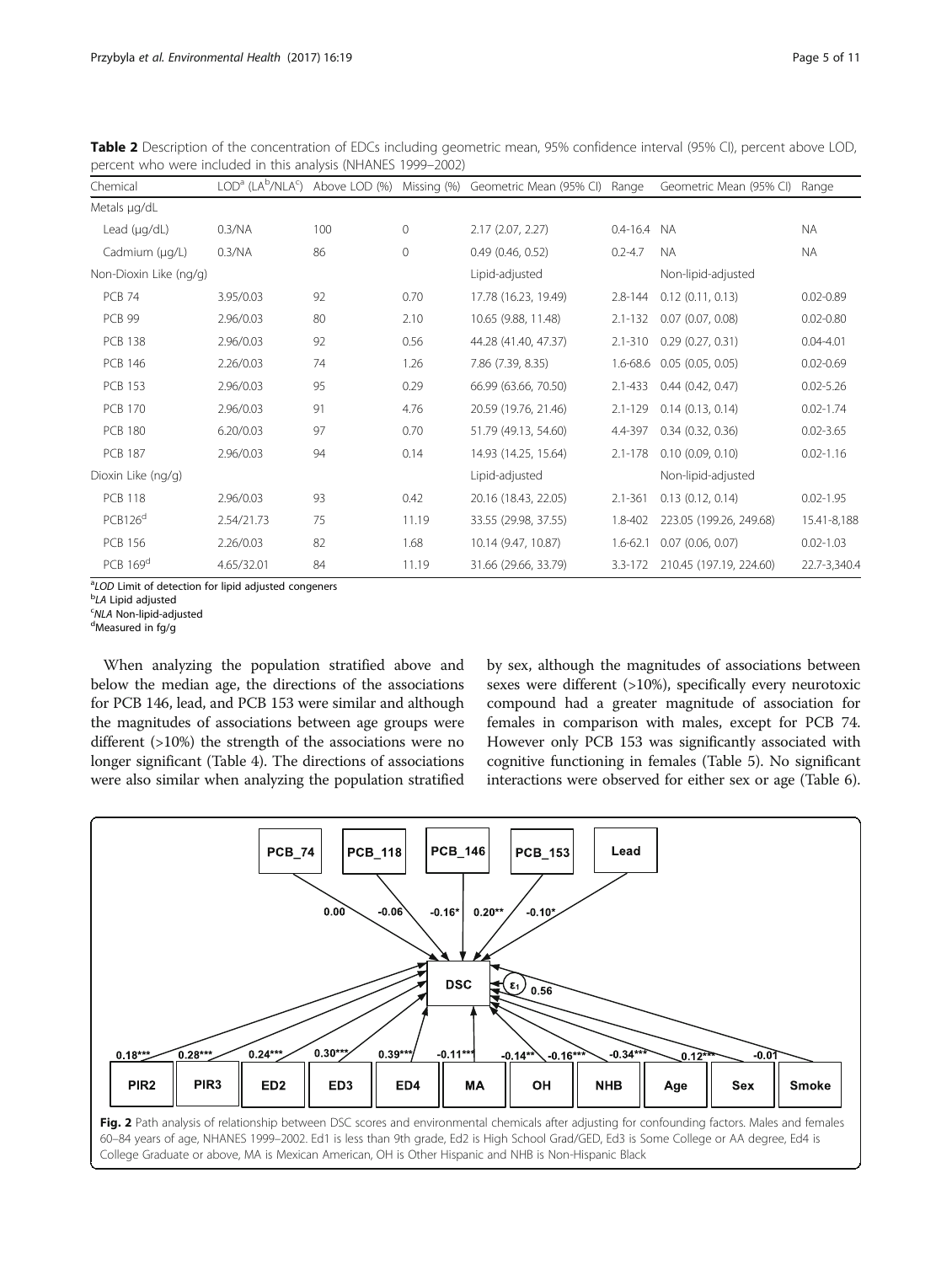| Path                                         | Path coefficient (95% CI)      |                           | $p$ -value     |                    |  |
|----------------------------------------------|--------------------------------|---------------------------|----------------|--------------------|--|
|                                              | Lipid-adjusted                 | Non-lipid-adjusted        | Lipid-adjusted | Non-lipid-adjusted |  |
| $PCB$ 74 $\rightarrow$ DSC                   | $0.00 (-0.13, 0.13)$           | $-0.001$ $(-0.14, 0.13)$  | 0.99           | 0.99               |  |
| $PCB$ 118 $\rightarrow$ DSC                  | $-0.06$ $(-0.20, 0.08)$        | $-0.06$ $(-0.22, 0.09)$   | 0.41           | 0.41               |  |
| $PCB$ 146 $\rightarrow$ DSC                  | $-0.16$ $(-0.29, -0.02)$       | $-0.17$ $(-0.32, -0.02)$  | 0.02           | 0.03               |  |
| $PCB$ 153 $\rightarrow$ DSC                  | 0.20(0.05, 0.35)               | $0.21$ (0.06, 0.37)       | 0.01           | 0.008              |  |
| Lead $\rightarrow$ DSC                       | $-0.10$ ( $-0.20$ , $-0.006$ ) | $-0.10$ $(-0.20, -0.007)$ | 0.04           | 0.04               |  |
| $\textsuperscript{a}$ PIR2 $\rightarrow$ DSC | $0.18$ (0.06, 0.30)            | $0.18$ $(0.06, 0.30)$     | 0.003          | 0.003              |  |
| ${}^{\rm b}$ PIR3 $\rightarrow$ DSC          | 0.28(0.16, 0.41)               | 0.29(0.16, 0.41)          | < 0.001        | < 0.001            |  |
| $E$ D2 $\rightarrow$ DSC                     | $0.24$ (0.16, 0.32)            | $0.26$ $(0.17, 0.34)$     | < 0.001        | < 0.001            |  |
| $\mathrm{^0ED3}\rightarrow\mathrm{DSC}$      | 0.30(0.22, 0.38)               | $0.24$ $(0.16, 0.32)$     | < 0.001        | < 0.001            |  |
| $\mathrm{e}$ ED4 $\rightarrow$ DSC           | 0.39(0.27, 0.52)               | $0.30$ $(0.22, 0.38)$     | < 0.001        | < 0.001            |  |
| $^{\dagger}$ MA $\rightarrow$ DSC            | $-0.11$ $(-0.16, -0.06)$       | $-0.11$ $(-0.16, -0.06)$  | < 0.001        | < 0.001            |  |
| $9OH \rightarrow DSC$                        | $-0.14$ $(-0.23, -0.06)$       | $-0.14$ $(-0.23, -0.06)$  | 0.001          | 0.001              |  |
| $h$ NHB $\rightarrow$ DSC                    | $-0.16$ $(-0.23, -0.10)$       | $-0.16$ $(-0.22, -0.10)$  | < 0.001        | < 0.001            |  |
| Age $\rightarrow$ DSC                        | $-0.31$ $(-0.39, -0.24)$       | $-0.31$ $(-0.39, -0.24)$  | < 0.001        | < 0.001            |  |
| $Sex \rightarrow DSC$                        | $0.12$ $(0.03, 0.20)$          | $0.12$ $(0.03, 0.10)$     | 0.007          | 0.007              |  |
| Smoke $\rightarrow$ DSC                      | $-0.01$ $(-0.12, 0.09)$        | $-0.01$ $(-0.12, 0.10)$   | 0.85           | 0.85               |  |

<span id="page-5-0"></span>Table 3 Standardized path coefficients depicting the relationship between 5 chemicals, cognitive functioning and covariates for all participants NHANES 1999-2002  $(N = 498)$ 

<sup>a</sup> PIR2 2<sup>nd</sup> Tertile Poverty Index Ratio **b** PIR2 3 <sup>nd</sup> Tertile Poverty Index Ratio

**Ed2 High School Grad/GED** 

<sup>d</sup>Ed3 Some College or AA degree

<sup>e</sup>Ed4 College Graduate or above

fMA Mexican American

<sup>9</sup>OH Other Hispanic

<sup>h</sup>NHB Non-Hispanic Black

Additionally, no substantial differences in the observed associations when PCBs were modeled using non-lipid adjusted PCBs (Tables 3, [4](#page-6-0), and [5\)](#page-7-0). The estimates generated when using multiple imputation for missing data were similar to estimates using complete case analysis. Because the models were saturated model fit is perfect with a Tucker Lewis Index (TLI) and Comparative Fit Index (CFI) of 1.00 and Root Mean Square Error of Approximation (RMSEA) and Standardized Root Mean Square Residual (RMSR) of 0.00.

# **Discussion**

In this cross sectional study of the U.S. population we observed that chemical exposures were associated with cognitive functioning in 60–84 year olds. After controlling for co-exposures, we identified PCB 146 as having a negative relationship with cognitive functioning. This is important because non-coplanar PCBs do not activate the arylhydrocarbon receptor (AhR) [\[11\]](#page-9-0) and subsequently are less of a concern to regulatory bodies. We also observed that lead was weakly associated with lower cognitive scores in this older adult population which is not surprising given that lead is a known neurotoxic compound [[42](#page-9-0), [43\]](#page-9-0). This

association has also been demonstrated in previous studies [[17](#page-9-0), [18](#page-9-0), [44](#page-9-0)–[46\]](#page-9-0). Lead can pass through the blood–brain barrier (BBB) by substituting for calcium ions and affect the brain through oxidative stress, altering neurotransmission, or inducing neural cells cell death [\[3](#page-9-0)–[6\]](#page-9-0). There is also evidence from mouse studies that exposure to lead results in the accumulation of amyloid beta protein [[47](#page-9-0)], which accumulates in the brain of Alzheimer's patients [[48](#page-10-0)]. Interestingly, when we were building our model, lead was very strongly associated with lower cognitive scores until we controlled for smoking status which attenuated the strength of the association. This was not unexpected as tobacco smoke is a source of lead and has been shown to be a predictor of cognitive decline [[3, 36](#page-9-0), [49](#page-10-0)].

Surprisingly, we did not find an association between cadmium and cognitive functioning despite cadmium being known neurotoxicant [\[50\]](#page-10-0). However, the relationship between cadmium and cognitive function in adults is not clear. For instance, several studies using various tests to assess cognitive functioning have found a negative relationship between cadmium exposure and cognitive functioning [[19, 20](#page-9-0)]. In contrast, a study using the MMSE in Malaysian 60–72 year olds  $(n = 54)$  found a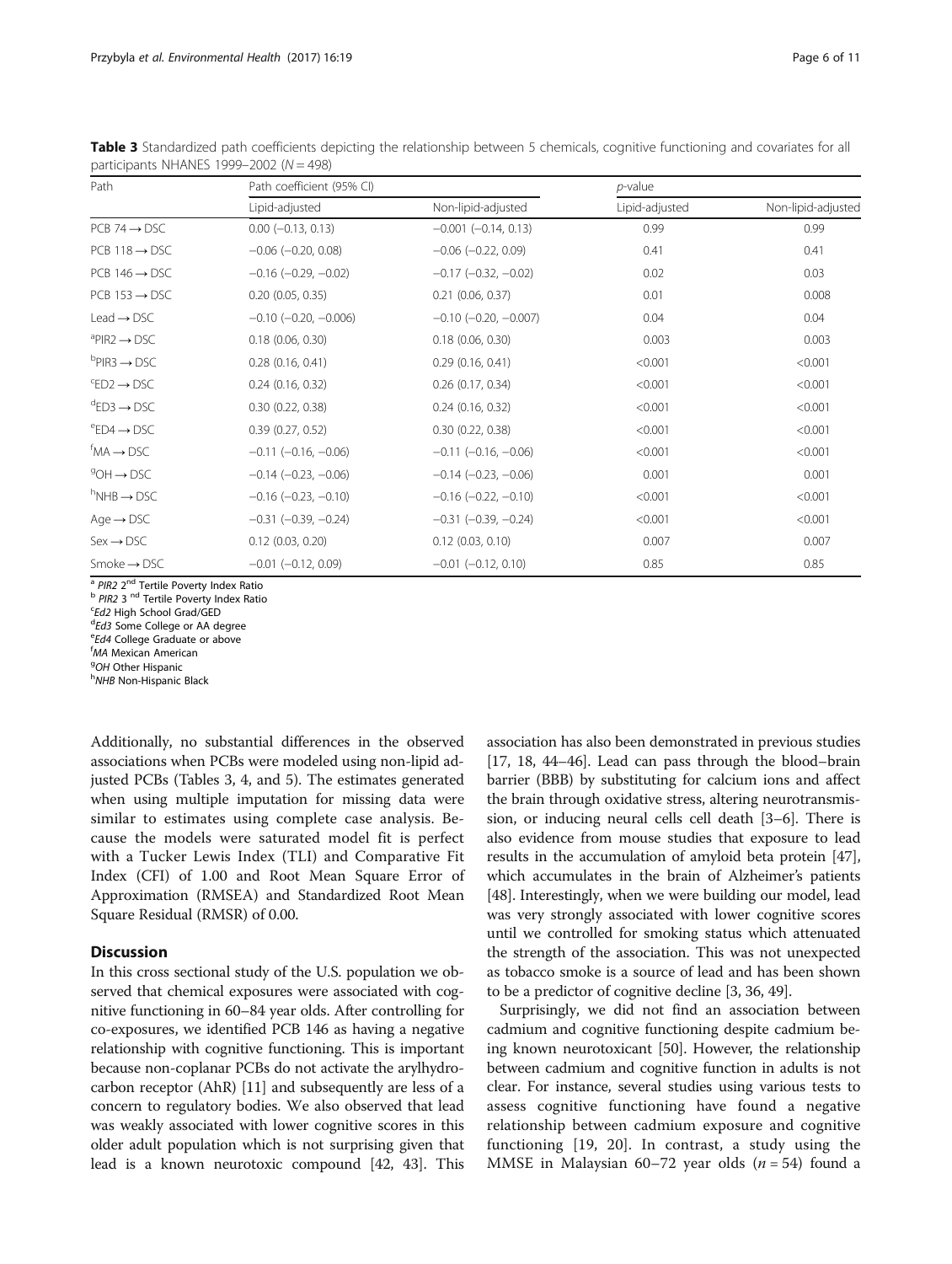Age 60-69

| Table 4 Standardized path coefficients depicting the relationship between 5 chemicals, cognitive functioning and covariates for<br>participants 60-69 and 70-84 years old, NHANES 1999-2002 |                                   |                               |                |                    |  |  |
|---------------------------------------------------------------------------------------------------------------------------------------------------------------------------------------------|-----------------------------------|-------------------------------|----------------|--------------------|--|--|
| Path                                                                                                                                                                                        | Path coefficient (95% CI) p-value |                               |                |                    |  |  |
|                                                                                                                                                                                             | Lipid-adjusted                    | Non-lipid-adjusted            | Lipid-adjusted | Non-lipid-adjusted |  |  |
| Age 60-69                                                                                                                                                                                   |                                   |                               |                |                    |  |  |
| PCB 74 $\rightarrow$ DSC                                                                                                                                                                    | $0.01$ $(-0.21, 0.23)$            | $0.001 (-0.23, 0.23)$         | 0.92           | 0.99               |  |  |
| PCB 118 $\rightarrow$ DSC                                                                                                                                                                   | $-0.10$ $(-0.23, 0.25)$           | $0.02$ (-0.23, 0.27)          | 0.93           | 0.89               |  |  |
| PCB 146 $\rightarrow$ DSC                                                                                                                                                                   | $-0.20$ $(-0.43, 0.02)$           | $-0.21$ $(-0.44, 0.03)$       | 0.08           | 0.08               |  |  |
| PCB $153 \rightarrow DSC$                                                                                                                                                                   | 0.28(0.03, 0.53)                  | 0.28(0.02, 0.54)              | 0.03           | 0.04               |  |  |
| Lead $\rightarrow$ DSC                                                                                                                                                                      | $-0.13$ $(-0.28, 0.01)$           | $-0.13$ $(-0.28, 0.02)$       | 0.07           | 0.08               |  |  |
| ªPIR2 → DSC                                                                                                                                                                                 | $0.16$ $(0.03, 0.30)$             | 0.16(0.03, 0.29)              | 0.02           | 0.02               |  |  |
| <sup>b</sup> PIR3 → DSC                                                                                                                                                                     | $0.33$ $(0.15, 0.50)$             | $0.33$ $(0.15, 0.50)$         | < 0.001        | < 0.001            |  |  |
| $\text{F}$ D2 $\rightarrow$ DSC                                                                                                                                                             | 0.25(0.08, 0.42)                  | 0.25(0.08, 0.42)              | 0.004          | 0.003              |  |  |
| $\mathrm{^{d}ED3}\rightarrow\mathrm{DSC}$                                                                                                                                                   | 0.28(0.17, 0.39)                  | 0.28(0.17, 0.39)              | < 0.001        | < 0.001            |  |  |
| $\mathrm{e}$ ED4 $\rightarrow$ DSC                                                                                                                                                          | 0.29(0.18, 0.40)                  | 0.29(0.18, 0.41)              | < 0.001        | < 0.001            |  |  |
| $fMA \rightarrow \text{DSC}$                                                                                                                                                                | $-0.12$ ( $-0.20$ , $-0.04$ )     | $-0.12$ ( $-0.20$ , $-0.05$ ) | 0.003          | 0.002              |  |  |
| $9OH \rightarrow DSC$                                                                                                                                                                       | $-0.12$ $(-0.26, 0.02)$           | $-0.12$ ( $-0.26$ , $-0.02$ ) | 0.09           | 0.09               |  |  |
| $h$ NHB $\rightarrow$ DSC                                                                                                                                                                   | $-0.18$ $(-0.25, -0.10)$          | $-0.18$ $(-0.25, -0.10)$      | < 0.001        | < 0.001            |  |  |
| Age $\rightarrow$ DSC                                                                                                                                                                       | $-0.13$ $(-0.24, -0.01)$          | $-0.13$ $(-0.24, -0.01)$      | 0.03           | 0.03               |  |  |
| $Sex \rightarrow DSC$                                                                                                                                                                       | $0.14$ (0.05, 0.24)               | 0.14(0.04, 0.23)              | 0.004          | 0.005              |  |  |
| Smoke $\rightarrow$ DSC                                                                                                                                                                     | $0.04 (-0.11, 0.19)$              | $0.04 (-0.11, 0.19)$          | 0.58           | 0.60               |  |  |
| Age 70-84 (N = 248)                                                                                                                                                                         |                                   |                               |                |                    |  |  |
| PCB 74 $\rightarrow$ DSC                                                                                                                                                                    | $-0.02$ $(-0.21, 0.18)$           | $-0.02$ $(-0.22, 0.18)$       | 0.88           | 0.88               |  |  |
| PCB 118 $\rightarrow$ DSC                                                                                                                                                                   | $-0.13$ $(-0.29, 0.03)$           | $-0.13$ $(-0.31, 0.04)$       | 0.12           | 0.13               |  |  |

<span id="page-6-0"></span>Table 4 Standardized participants 60–69

PCB 146 → DSC −0.10 (−0.41, 0.21) −0.10 (−0.44, 0.23) 0.55 0.55 0.55 PCB 153 → DSC 0.12 (−0.14, 0.38) 0.13 (−0.16, 0.42) 0.37 0.40 Lead → DSC −0.08 (−0.20, 0.04) −0.08 (−0.20, 0.04) 0.17 0.17  $PIR2 \rightarrow DSC$  0.19 (0.03, 0.35) 0.03 0.03 0.03 0.03 0.03 0.03 PIR3 → DSC 0.26 (0.11, 0.42) 0.26 (0.10, 0.41) 0.001 0.001 0.001 0.001  $ED2 \rightarrow DSC$  0.25 (0.12, 0.39) 0.25 (0.12, 0.39) <0.001 <0.001 <0.001 ED3 → DSC 0.04, 0.32) 0.02 0.18 (0.04, 0.32) 0.18 (0.03, 0.32) 0.01 0.02  $ED4 \rightarrow DSC$  0.30 (0.18, 0.42) 0.31 (0.19, 0.42)  $0.31 \quad (0.19, 0.42)$   $0.001$   $0.001$ MA → DSC -0.11 (-0.18, -0.05) -0.11 (-0.17, -0.05) <0.001 <0.001 <0.001 OH → DSC −0.20 (−0.32, −0.09) −0.20 (−0.31, −0.09) <0.001 <0.001 <0.001 NHB → DSC  $-0.17 (-0.27, -0.07)$   $-0.18 (-0.27, -0.08)$  <0.001 <0.001 <0.001 Age → DSC −0.22 (−0.30, −0.10) −0.20 (−0.30, −0.10) <0.001 <0.001 <0.001 Sex → DSC 0.10 (-0.04, 0.24) 0.11 (-0.04, 0.25) 0.15 0.15 0.15 0.15 Smoke → DSC −0.06 (−0.18, 0.07) −0.06 (−0.18, 0.07) 0.35 0.37 0.37

 $\frac{a}{p}$  PIR2 2<sup>nd</sup> Tertile Poverty Index Ratio b PIR2 3<sup>nd</sup> Tertile Poverty Index Ratio

 $c$ Ed2 High School Grad/GED

<sup>d</sup>Ed3 Some College or AA degree

<sup>e</sup>Ed4 College Graduate or above

fMA Mexican American

<sup>9</sup>OH Other Hispanic

h<sub>NHB</sub> Non-Hispanic Black

non-significant positive relationship between cadmium exposure and cognitive functioning [\[51\]](#page-10-0). These discrepancies could be due to different effects of cadmium at different ages, controlling for different confounders, or study design. Further research is needed to determine the effect of cadmium on cognitive functioning in adults and the elderly.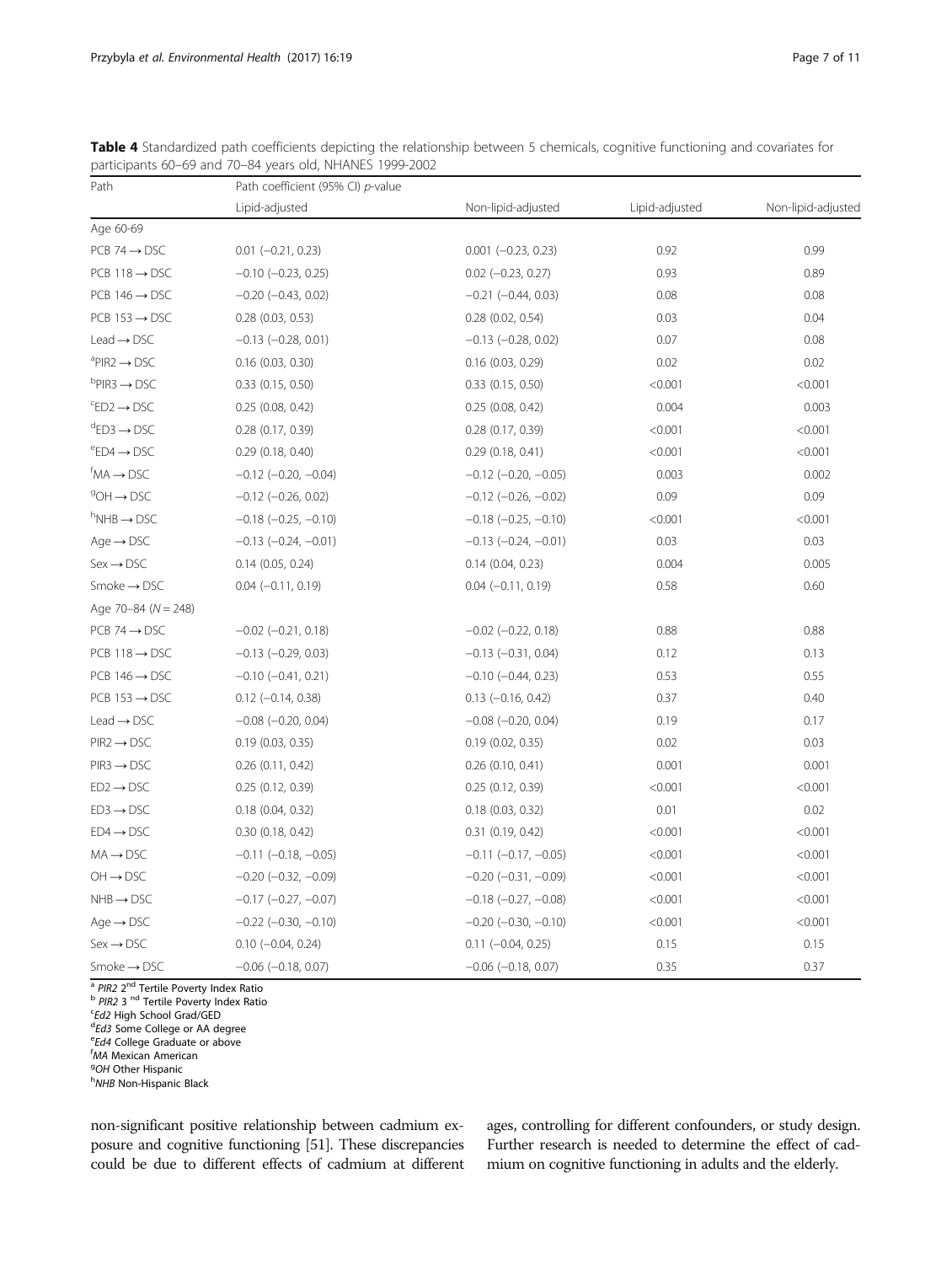| Path                                 | Path coefficient (95% CI) p-value |                               |                |                    |  |
|--------------------------------------|-----------------------------------|-------------------------------|----------------|--------------------|--|
|                                      | Lipid-adjusted                    | Non-lipid-adjusted            | Lipid-adjusted | Non-lipid-adjusted |  |
| Males ( $N = 231$ )                  |                                   |                               |                |                    |  |
| $PCB$ 74 $\rightarrow$ DSC           | $0.03$ ( $-0.11$ , $0.17$ )       | $0.03$ ( $-0.13$ , $0.18$ )   | 0.66           | 0.74               |  |
| $PCB$ 118 $\rightarrow$ DSC          | $-0.01$ $(-0.25, 0.22)$           | $-0.002$ $(-0.26, 0.26)$      | 0.92           | 0.99               |  |
| $PCB 146 \rightarrow DSC$            | $-0.09$ $(-0.31, 0.13)$           | $-0.11$ $(-0.36, 0.14)$       | 0.42           | 0.38               |  |
| $PCB$ 153 $\rightarrow$ DSC          | $0.05$ ( $-0.22$ , 0.32)          | $0.05$ ( $-0.25$ , 0.35)      | 0.72           | 0.74               |  |
| Lead $\rightarrow$ DSC               | $-0.09$ $(-0.24, 0.06)$           | $-0.09$ $(-0.23, 0.06)$       | 0.23           | 0.23               |  |
| ${}^{a}$ PIR2 $\rightarrow$ DSC      | $0.21$ (0.05, 0.36)               | $0.21$ (0.06, 0.36)           | 0.01           | 0.008              |  |
| ${}^{\rm b}$ PIR3 $\rightarrow$ DSC  | 0.39(0.21, 0.58)                  | 0.39(0.21, 0.58)              | < 0.001        | < 0.001            |  |
| $E$ D2 $\rightarrow$ DSC             | $0.20$ $(0.10, 0.30)$             | $0.20$ $(0.11, 0.30)$         | < 0.001        | < 0.001            |  |
| $^{\circ}$ ED3 $\rightarrow$ DSC     | $0.25$ (0.15, 0.36)               | 0.25(0.14, 0.36)              | < 0.001        | < 0.001            |  |
| $\text{PED4} \rightarrow \text{DSC}$ | 0.35(0.20, 0.50)                  | 0.35(0.20, 0.50)              | < 0.001        | < 0.001            |  |
| ${}^f$ MA $\rightarrow$ DSC          | $-0.10$ ( $-0.16$ , $-0.03$ )     | $-0.10$ ( $-0.16$ , $-0.03$ ) | 0.003          | 0.002              |  |
| $9OH \rightarrow DSC$                | $-0.17$ $(-0.35, 0.02)$           | $-0.17$ $(-0.36, 0.02)$       | 0.09           | 0.08               |  |
| $h$ NHB $\rightarrow$ DSC            | $-0.14 (-0.23, -0.05)$            | $-0.14$ $(-0.23, -0.05)$      | 0.003          | 0.002              |  |
| $Age \rightarrow DSC$                | $-0.27$ ( $-0.36$ , $-0.18$ )     | $-0.27$ ( $-0.36$ , $-0.18$ ) | < 0.001        | < 0.001            |  |
| Smoke $\rightarrow$ DSC              | $0.05$ $(-0.10, 0.20)$            | $0.05$ (-0.10, 0.21)          | 0.51           | 0.51               |  |
| Females ( $N = 267$ )                |                                   |                               |                |                    |  |
| $PCB$ 74 $\rightarrow$ DSC           | $0.005 (-0.25, 0.26)$             | $0.008 (-0.24, 0.26)$         | 0.97           | 0.95               |  |
| $PCB$ 118 $\rightarrow$ DSC          | $-0.12$ $(-0.32, 0.08)$           | $-0.12$ $(-0.33, 0.08)$       | 0.25           | 0.24               |  |
| $PCB$ 146 $\rightarrow$ DSC          | $-0.21$ $(-0.45, 0.03)$           | $-0.22$ $(-0.46, 0.03)$       | 0.08           | 0.08               |  |
| $PCB$ 153 $\rightarrow$ DSC          | $0.32$ (0.05, 0.59)               | $0.33$ $(0.05, 0.61)$         | 0.02           | 0.02               |  |
| $\text{lead} \rightarrow \text{DSC}$ | $-0.12$ $(-0.26, 0.01)$           | $-0.12$ $(-0.26, 0.01)$       | 0.08           | 0.05               |  |
| $PIR2 \rightarrow DSC$               | 0.15(0.000, 0.31)                 | $0.16$ (0.002, 0.31)          | 0.05           | < 0.001            |  |
| $PIR3 \rightarrow DSC$               | 0.19(0.03, 0.34)                  | 0.19(0.03, 0.34)              | 0.02           | 0.0001             |  |
| $ED2 \rightarrow DSC$                | $0.28$ (0.15, 0.41)               | $0.28$ $(0.15, 0.41)$         | < 0.001        | < 0.0001           |  |
| $ED3 \rightarrow DSC$                | $0.23$ $(0.09, 0.36)$             | $0.23$ $(0.09, 0.36)$         | 0.001          | < 0.001            |  |
| $ED4 \rightarrow DSC$                | $0.22$ $(0.11, 0.33)$             | $0.22$ $(0.11, 0.33)$         | < 0.001        | 0.02               |  |
| $MA \rightarrow DSC$                 | $-0.13$ ( $-0.19$ , $-0.06$ )     | $-0.13$ $(-0.19, -0.06)$      | < 0.001        | < 0.001            |  |
| $OH \rightarrow DSC$                 | $-0.15$ ( $-0.27, -0.03$ )        | $-0.15$ ( $-0.27$ , $-0.03$ ) | 0.02           | 0.11               |  |
| $NHB \rightarrow DSC$                | $-0.19$ $(-0.27, -0.11)$          | $-0.19$ $(-0.27, -0.11)$      | < 0.001        | < 0.001            |  |
| $Age \rightarrow DSC$                | $-0.37$ $(-0.48, -0.25)$          | $-0.37$ $(-0.49, -0.25)$      | < 0.001        | < 0.001            |  |
| $Smoke \rightarrow DSC$              | $-0.08$ $(-0.22, 0.06)$           | $-0.08$ $(-0.22, 0.06)$       | 0.28           | 0.28               |  |

<span id="page-7-0"></span>Table 5 Standardized path coefficients depicting the relationship between 5 chemicals, cognitive functioning and covariates for females and males age years old, NHANES 1999-2002

<sup>a</sup>PIR2 2<sup>nd</sup> Tertile Poverty Index Ratio<br><sup>b</sup>PIR3 3<sup>nd</sup> Tertile Poverty Index Ratio <sup>b</sup>PIR3 3<sup>nd</sup> Tertile Poverty Index Ratio<br><sup>c</sup>Ed2 High School Grad/GED <sup>c</sup>Ed2 High School Grad/GED <sup>d</sup>Ed3 Some College or AA degree <sup>e</sup>Ed4 College Graduate or above fMA Mexican American  $9$ OH Other Hispanic hNHB Non-Hispanic Black

Similar to previous studies using toxic equivalents, total PCBs or total dioxin-like PCBs, we found a significant negative relationship between non-dioxin like PCB 146 and cognitive functioning after controlling for co-exposure to four other PCB congeners [\[21, 28](#page-9-0), [40,](#page-9-0) [52, 53](#page-10-0)]. Unlike dioxin-like PCBs which activates the aryl hydrocarbon receptor (AhR), non-dioxin like PCBs do not activate the AhR [[54](#page-10-0)]. Instead, epidemiology and animal toxicological studies suggest non-dioxin like PCBs act on the CNS by decreasing dopamine production [\[55](#page-10-0)–[58](#page-10-0)].

Interestingly, we also observed that PCB 153 had a significant positive association with cognitive functioning.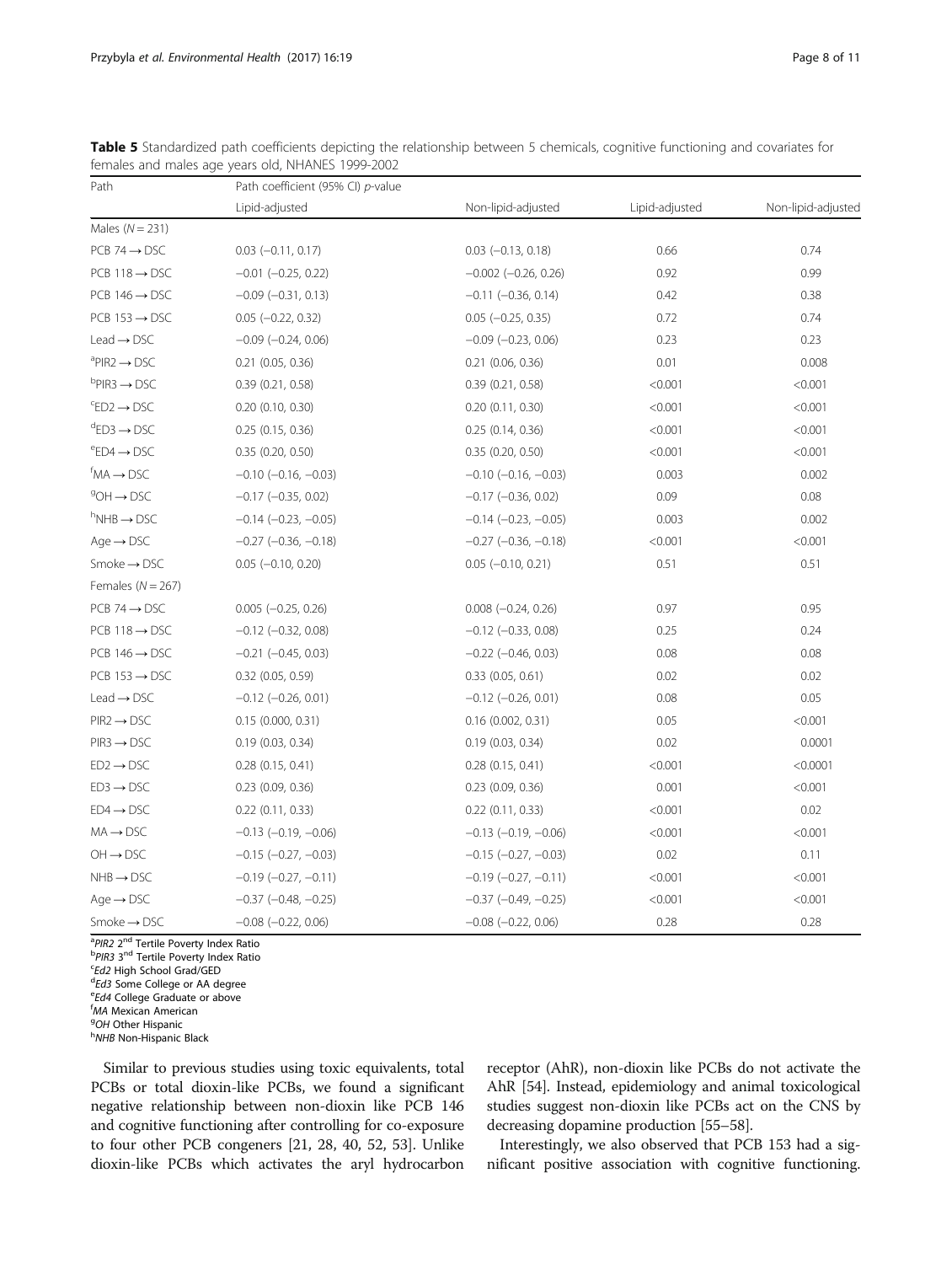<span id="page-8-0"></span>Table 6 Wald's Chi-Square Test Statistics and p-values testing equality of regression coefficients for chemical exposure and cognitive functioning between groups, NHANES 1999-2002

| Path                        | Walds Test<br>Statistic | p-value | Walds Test<br>Statistic | p-value |
|-----------------------------|-------------------------|---------|-------------------------|---------|
|                             | Gender (male/female)    |         | Age (above/below mean)  |         |
| $PCB$ 74 $\rightarrow$ DSC. | 001                     | 0.91    | 0.08                    | 0.78    |
| $PCB 118 \rightarrow DSC$   | 0.56                    | 0.46    | 0.99                    | 0.32    |
| $PCR~146 \rightarrow DSC$   | 062                     | 0.43    | 0.44                    | 0.51    |
| $PCR 153 \rightarrow DSC$   | 193                     | 0.16    | O 51                    | 0.47    |
| $I$ ead $\rightarrow$ DSC   | 026                     | 0.61    | 0.37                    | 0.54    |

We are unaware of a biological mechanism that can explain the positive association between PCB 153 and cognitive functioning. Further path analysis examining PCB 153 as the sole exposure variable resulted in a non-significant positive relationship between PCB 153 and cognitive functioning, suggesting the significance of individual exposures may differ than when the compound is examined in a mixture. Additionally, PCB 153 has a less potent Neurotoxic Equivalent (NEQ) than PCB 146. NEQs are determined using REPs that are derived using in vitro experiments with neurotoxic outcomes. NEQs were developed to account for the neurotoxicity of PCB congeners, such as ortho-substituted non-coplanar PCBs, which are not included in the TEF scheme [[59](#page-10-0)]. Similarly to modeling sum PCBs, modeling PCB toxic equivalents could overestimate or underestimate risk of altered cognitive functioning by not addressing PCBs' neurotoxic mode of action.

There are several strength to this study. Specifically, we were able to simultaneous control for the multiple comparisons of several chemical exposures representing different classes of persistent environmental pollutants and other confounders. However, there are several limitations that are worth mentioning. NHANES is a crosssectional study which prevents us from understanding the temporality between the exposures and the outcomes. Although, the environmental exposure used in this analysis have relatively long half-lives on the order of months to years [[60](#page-10-0)–[62](#page-10-0)] and therefore represent long-term exposure. Additionally, the DSC scores have proven to be a strong predictor of cognitive functioning even when assessed at only one time point [\[63](#page-10-0)]. Also we were unable to account for several important covariates. For instance, data was not available on neurotoxic and neuroprotective factors such as methylmercury [[64\]](#page-10-0) and omega-3 fatty acids [[65\]](#page-10-0), respectively. NHANES only measures a subset of chemicals in each participant which limits the number of compounds that can be included in this analysis. Therefore, we were unable to model additional chemicals which may play a synergistic

or antagonistic role in the association between environmental exposures and cognitive functioning. Finally, findings may not be representative of the general population because the analyzed population had a different racial composition compared to the population that was excluded due to missing data.

# Conclusion

In this sample of older US adults, we observed a dosedepended effect between lower cognitive functioning and non-dioxin like PCBs and metals, specifically PCB 146 and lead. Additional animal toxicity and epidemiology are needed to confirm the role of non-dioxin like PCBs and declines in cognitive function. Continued development and incorporation of the recently proposed NEQs will allow the impact of non-dioxin like PCBs on neurotoxicity to be properly addressed. Since neurodegenerative disease have a high economic and social burden and many environmental exposures are preventable the potential impact of exposure to neurotoxic compounds in late life is great and warrants further investigation to guide prevention and intervention efforts.

#### Abbreviations

AhR: Arylhydrocarbon receptor; CDC: Center for disease control; CERAD: Consortium to establish a registry for alzheimer's disease; CNS: Central nervous system; CSID: Community screening instrument for dementia; DSC: Digit symbol coding; ICP-MS: Inductively coupled plasma mass spectrometry; IU: Indiana University; LOD: Limit of detection; MA: Mexican American; MCI: Mild cognitive impairment; MMSE: Mini mental state exam; NCHS: National Center for Health Statistics; NEQ: Neurotoxic equivalent; NHANES: National Health and Nutrition Examination Survey; NHB: Non-hispanic black; NHW: Non-hispanic white; OH: Other hispanic; PCBs: Polychlorinated biphenyls; PIR: Poverty index ratio; REP: Relative effect potencies; SDST: Symbol digit substitution test; TEFs: Toxic equivalency factors; VA: Veterans affair; WASI-III: Weschler adult intelligence scale, 3<sup>rd</sup> edition; WHO: World Health Organization

#### Acknowledgements

The authors would like to thank Dr. Robert Tanguay for his input on study design.

#### Funding

This work was supported by grants from the US National Institute of Environmental Health Sciences T32 ES007060 and P30 ES000210.

#### Availability of data and materials

The datasets generated during and/or analyzed during the current study are available in the NHANES repository, [http://www.cdc.gov/nchs/nhanes/](http://www.cdc.gov/nchs/nhanes/search/nhanes99_00.aspx) [search/nhanes99\\_00.aspx](http://www.cdc.gov/nchs/nhanes/search/nhanes99_00.aspx) and [http://www.cdc.gov/nchs/nhanes/search/](http://www.cdc.gov/nchs/nhanes/search/nhanes01_02.aspx) [nhanes01\\_02.aspx](http://www.cdc.gov/nchs/nhanes/search/nhanes01_02.aspx).

#### Authors' contributions

JP conceived the study design. AH, ES, and MK assisted with development of statistical analysis plan. The analysis was conducted by JP. The paper was jointly written by JP and MK. All authors read and approved the final manuscript.

#### Competing interests

The authors declare that they have no competing interests

#### Consent for publication

Not applicable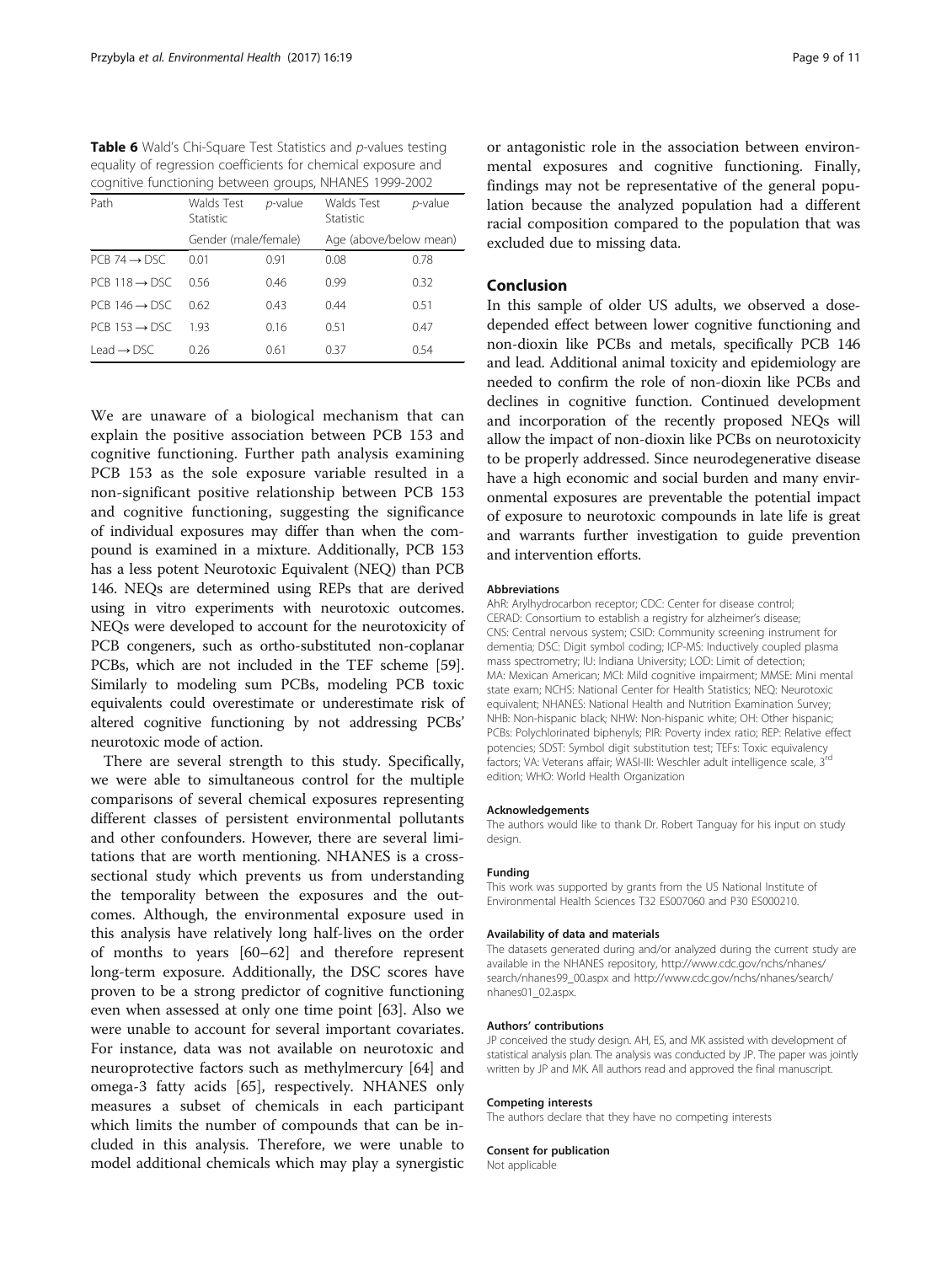## <span id="page-9-0"></span>Ethics approval and consent to participate

All protocols were approved by the National Center for Health Statistics (NCHS) Research Ethics Review Board (ERB) and documented consent was obtained from all participants.

### Received: 12 October 2016 Accepted: 28 February 2017 Published online: 07 March 2017

#### References

- 1. Méndez-Armenta M, Ríos C. Cadmium neurotoxicity. Environ Toxicol Pharmacol. 2007;23:350–8.
- Seegal RF. Epidemiological and laboratory evidence of PCB-lnduced neurotoxicity. Crit Rev Toxicol. 1996;26:709–37.
- 3. Sanders T, Liu Y, Buchner V, Tchounwou PB. Neurotoxic effects and biomarkers of lead exposure: a review. Rev Environ Health. 2009;24:15–46.
- 4. Jomova K, Valko M. Advances in metal-induced oxidative stress and human disease. Toxicology. 2011;283:65–87.
- 5. Nemsadze K, Sanikidze T, Ratiani L, Gabunia L, Sharashenidze T. Mechanisms of lead-induced poisoning. Georgian Med News. 2008;172-173:92–6.
- 6. Engstrom A, Wang H, Xia ZG. Lead decreases cell survival, proliferation, and neuronal differentiation of primary cultured adult neural precursor cells through activation of the JNK and p38 MAP kinases. Toxicol in Vitro. 2015; 29:1146–55.
- 7. United States Department of Health and Human Services (USDHH). 2011. Promoting Brain Health. Available: [http://www.cdc.gov/aging/pdf/cognitive\\_](http://www.cdc.gov/aging/pdf/cognitive_impairment/cogimp_genaud_final.pdf) [impairment/cogimp\\_genaud\\_final.pdf.](http://www.cdc.gov/aging/pdf/cognitive_impairment/cogimp_genaud_final.pdf) Accessed 25 Sept 2014.
- 8. Knickman JR, Snell EK. The 2030 problem: caring for aging baby boomers. Health Serv Res. 2002;37:849–84.
- 9. Mahoney R, Regan C, Katona C, Livingston G. Anxiety and depression in family caregivers of people with Alzheimer disease: the LASER-AD study. Am J Geriatr Psychiatry. 2005;13:795–801.
- 10. Plassman BL, Langa KM, Fisher GG, Heeringa SG, Weir DR, Ofstedal MB, Burke JR, Hurd MD, Potter GG, Rodgers WL. Prevalence of dementia in the United States: the aging, demographics, and memory study. Neuroepidemiology. 2007;29:125–32.
- 11. Winneke G, Bucholski A, Heinzow B, Krämer U, Schmidt E, Walkowiak J, Wiener J-A, Steingrüber H-J. Developmental neurotoxicity of polychlorinated biphenyls (PCBS): cognitive and psychomotor functions in 7-month old children. Toxicol Lett. 1998;102:423–8.
- 12. Bushnell PJ, Moser VC, MacPhail RC, Oshiro WM, Derr-Yellin EC, Phillips PM, Kodavanti PRS. Neurobehavioral assessments of rats perinatally exposed to a commercial mixture of polychlorinated biphenyls. Toxicol Sci. 2002;68:109–20.
- 13. Chopra V, Harley K, Lahiff M, Eskenazi B. Association between phthalates and attention deficit disorder and learning disability in U.S. children, 6–15 years. Environ Res. 2014;128:64–9.
- 14. Grandjean P, Landrigan PJ. Developmental neurotoxicity of industrial chemicals. Lancet. 2006;368:2167–78.
- 15. Andersen HR, Nielsen JB, Grandjean P. Toxicologic evidence of developmental neurotoxicity of environmental chemicals. Toxicology. 2000;144:121–7.
- 16. Geller AM, Zenick H. Aging and the environment: a research framework. Environ Health Perspect. 2005;113:1257.
- 17. Payton M, Riggs KM, Spiro A, Weiss ST, Hu H. Relations of bone and blood lead to cognitive function: the VA normative aging study. Neurotoxicol Teratol. 1998;20:19–27.
- 18. Wright RO, Tsaih SW, Schwartz J, Avron Spiro III, McDonald K, Weiss ST, Hu H. Lead exposure biomarkers and mini-mental status exam scores in older men. Epidemiology. 2003;14:713–8.
- 19. Ciesielski T, Bellinger DC, Schwartz J, Hauser R, Wright RO. Associations between cadmium exposure and neurocognitive test scores in a crosssectional study of US adults. Environ Health. 2013;12:13.
- 20. Gao S, Jin Y, Unverzagt FW, Ma F, Hall KS, Murrell JR, Cheng Y, Shen J, Ying B, Ji R. Trace element levels and cognitive function in rural elderly Chinese. J Gerontol A Biol Sci Med Sci. 2008;63:635–41.
- 21. Fitzgerald EF, Belanger EE, Gomez MI, Cayo M, McCaffrey RJ, Seegal RF, Jansing RL, Hwang S-A, Hicks HE. Polychlorinated biphenyl exposure and neuropsychological status among older residents of upper Hudson River communities. Environ Health Perspect. 2008;116:209.
- 22. Van den Berg M, Birnbaum LS, Denison M, De Vito M, Farland W, Feeley M, Fiedler H, Hakansson H, Hanberg A, Haws L. The 2005 World Health Organization reevaluation of human and mammalian toxic equivalency factors for dioxins and dioxin-like compounds. Toxicol Sci. 2006;93:223–41.
- 23. Van den Berg M, Birnbaum L, Bosveld A, Brunström B, Cook P, Feeley M, Giesy JP, Hanberg A, Hasegawa R, Kennedy SW. Toxic equivalency factors (TEFs) for PCBs, PCDDs, PCDFs for humans and wildlife. Environ Health Perspect. 1998;106:775.
- 24. Safe SH. Polychlorinated biphenyls (PCBs): environmental impact, biochemical and toxic responses, and implications for risk assessment. Crit Rev Toxicol. 1994;24:87–149.
- 25. Acock A. Discovering structural equation modeling using Stata. College Station: Stata Press Books; 2013.
- 26. Wright S. Correlation and causation. J Agric Res. 1921;20:557–85.
- 27. National Center for Health Statistics (NCHS). 2014. NHANES 2003–2004 Dietary Data. Available: [http://wwwn.cdc.gov/nchs/nhanes/search/datapage.](http://wwwn.cdc.gov/nchs/nhanes/search/datapage.aspx?Component=Dietary&CycleBeginYear=2003) [aspx?Component=Dietary&CycleBeginYear=2003](http://wwwn.cdc.gov/nchs/nhanes/search/datapage.aspx?Component=Dietary&CycleBeginYear=2003) [Accessed 2 Sept 2014].
- 28. Bouchard MF, Oulhote Y, Sagiv SK, Saint-Amour D, Weuve J. Polychlorinated biphenyl exposures and cognition in older U.S. Adults: NHANES (1999– 2002). Environ Health Perspect. 2014;122:73–8.
- 29. Rudolf SMCRJL, Winkensa WHMPI, Verheya JJFRJ. Cognitive functioning after stroke: a one-year follow-up study. Dement Geriatr Cogn Disord. 2004;18:138–44.
- 30. Center for Disease Control and Prevention (CDC). Laboratory Procedure Manual: PCBs and Persistent Pesticides. Available: [http://www.cdc.gov/nchs/data/nhanes/](http://www.cdc.gov/nchs/data/nhanes/nhanes_99_00/lab28poc_met_pcb_pesticides.pdf) [nhanes\\_99\\_00/lab28poc\\_met\\_pcb\\_pesticides.pdf](http://www.cdc.gov/nchs/data/nhanes/nhanes_99_00/lab28poc_met_pcb_pesticides.pdf) [Accessed 2 Aug 2016].
- 31. Center for Disease Control and Prevention (CDC). 2004. Laboratory Procedure Manual Analyte: Lead Cadmium Mercury. Available: [http://www.](http://www.cdc.gov/nchs/data/nhanes/nhanes_05_06/pbcd_d_met_lead_cadmium.pdf) [cdc.gov/nchs/data/nhanes/nhanes\\_05\\_06/pbcd\\_d\\_met\\_lead\\_cadmium.pdf](http://www.cdc.gov/nchs/data/nhanes/nhanes_05_06/pbcd_d_met_lead_cadmium.pdf) [Accessed 14 July 2016].
- 32. National Center for Health Statistics (NCHS). 2005. 2001–2002 Data Documentation, Codebook, and Frequencies: Cognitive Functioning. Available: [http://wwwn.cdc.gov/nchs/nhanes/2001-2002/CFQ\\_B.htm](http://wwwn.cdc.gov/nchs/nhanes/2001-2002/CFQ_B.htm) [Accessed 4 Dec 2014].
- 33. Paschal DC, Burt V, Caudill SP, Gunter EW, Pirkle JL, Sampson EJ, Miller DT, Jackson RJ. Exposure of the US population aged 6 years and older to cadmium: 1988–1994. Arch Environ Contam Toxicol. 2000;38:377–83.
- 34. Silva MJ, Barr DB, Reidy JA, Malek NA, Hodge CC, Caudill SP, Brock JW, Needham LL, Calafat AM. Urinary levels of seven phthalate metabolites in the US population from the National Health and Nutrition Examination Survey (NHANES) 1999–2000. Environ Health Perspect. 2004;112:331–8.
- 35. Tyrrell J, Melzer D, Henley W, Galloway TS, Osborne NJ. Associations between socioeconomic status and environmental toxicant concentrations in adults in the USA: NHANES 2001–2010. Environ Int. 2013;59:328–35.
- 36. Kalcher K, Kern W, Pietsch R. Cadmium and lead in the smoke of a filter cigarette. Sci Total Environ. 1993;128:21–35.
- 37. Chen R, Wilson K, Chen Y, Zhang D, Qin X, He M, Hu Z, Ma Y, Copeland JR. Association between environmental tobacco smoke exposure and dementia syndromes. Occup Environ Med. 2013;70:63–9.
- 38. Benowitz NL. Cotinine as a biomarker of environmental tobacco smoke exposure. Epidemiol Rev. 1996;18:188–204.
- Johnson C, Paulose-Ram R, Ogden C. National Health and Nutrition Examination Survey: analytic guidelines, 1999–2010. 2013.
- 40. Haase RF, McCaffrey RJ, Santiago-Rivera AL, Morse GS, Tarbell A. Evidence of an age-related threshold effect of polychlorinated biphenyls (PCBs) on neuropsychological functioning in a native American population. Environ Res. 2009;109:73–85.
- 41. Phillips DL, Pirkle JL, Burse VW, Bernert Jr JT, Henderson LO, Needham LL. Chlorinated hydrocarbon levels in human serum: effects of fasting and feeding. Arch Environ Contam Toxicol. 1989;18:495–500.
- 42. Bressler JP, Goldstein GW. Mechanisms of lead neurotoxicity. Biochem Pharmacol. 1991;41:479–84.
- 43. Garza A, Vega R, Soto E. Cellular mechanisms of lead neurotoxicity. Med Sci Monit. 2006;12:RA57–65.
- 44. Weisskopf MG, Proctor SP, Wright RO, Schwartz J, Spiro Iii A, Sparrow D, Nie H, Hu H. Cumulative lead exposure and cognitive performance among elderly men. Epidemiology. 2007;18:59–66.
- 45. Chia SE, Chia HP, Ong CN, Jeyaratnam J. Cumulative blood lead levels and neurobehavioral test performance. Neurotoxicology. 1996;18:793–803.
- 46. Schwartz BS, Lee B-K, Lee G-S, Stewart WF, Lee S-S, Hwang K-Y, Ahn K-D, Kim Y-B, Bolla KI, Simon D. Associations of blood lead, dimercaptosuccinic acid-chelatable lead, and tibia lead with neurobehavioral test scores in South Korean lead workers. Am J Epidemiol. 2001;153:453–64.
- 47. Gu H, Robison G, Hong L, Barrea R, Wei X, Farlow MR, Pushkar YN, Du Y, Zheng W. Increased β-amyloid deposition in Tg-SWDI transgenic mouse brain following in vivo lead exposure. Toxicol Lett. 2012;213:211–9.